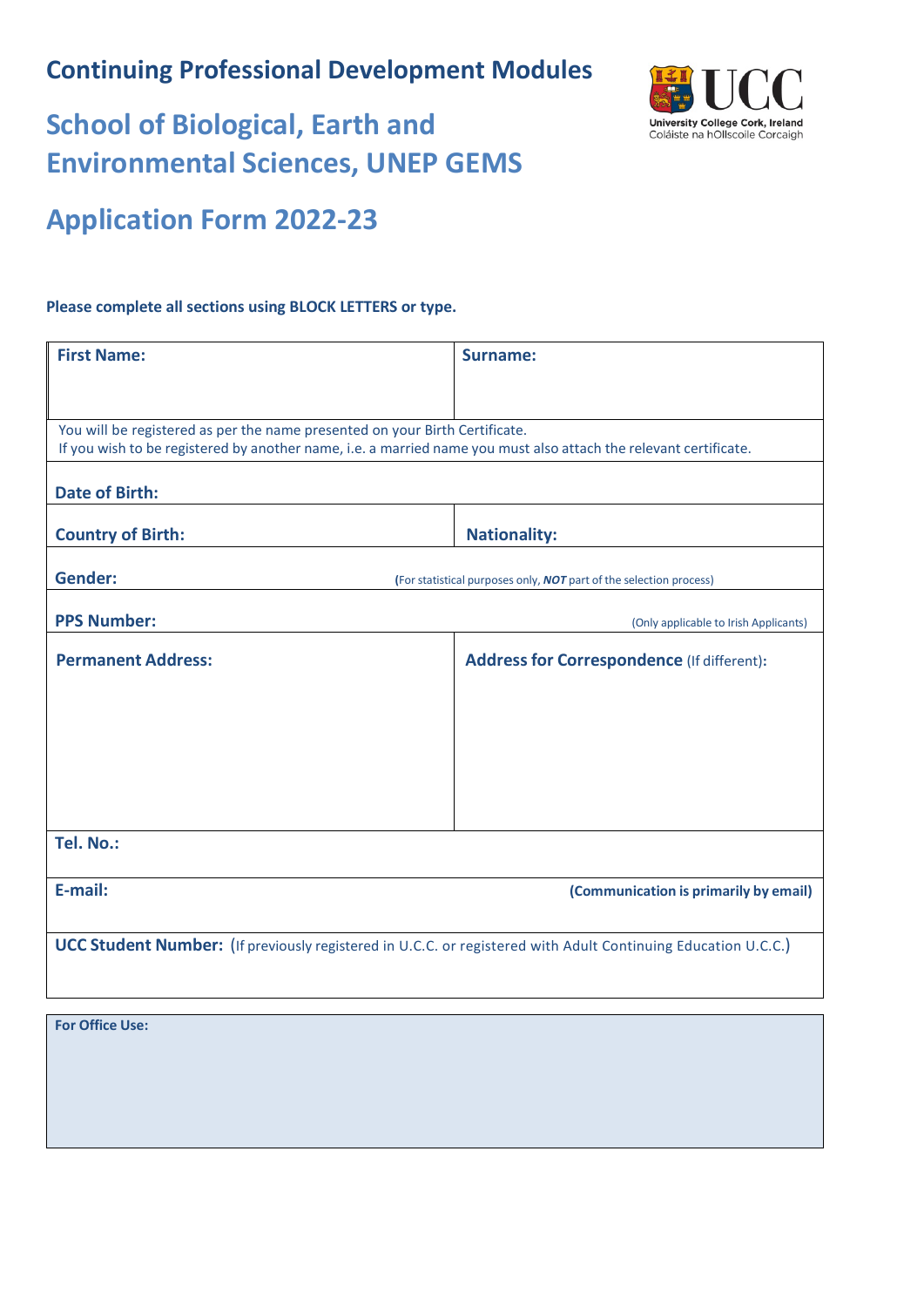### **Please supply your membership number for the relevant professional body, if applicable:**

| <b>International Water Association</b>                    |  |
|-----------------------------------------------------------|--|
| Charted Institution of Water and Environmental Management |  |
| Other                                                     |  |
|                                                           |  |
|                                                           |  |
|                                                           |  |
|                                                           |  |

#### **ProfessionalQualifications:**

| <b>Qualification</b> | <b>Institution</b> | $From - To$ | <b>Award &amp; Date</b> |
|----------------------|--------------------|-------------|-------------------------|
|                      |                    |             |                         |
|                      |                    |             |                         |
|                      |                    |             |                         |
|                      |                    |             |                         |
|                      |                    |             |                         |
|                      |                    |             |                         |

#### **Professional Experience** (Starting with current place of work, please continue on a separate sheet if necessary)**:**

| <b>Name and Address of</b><br><b>Current Employment</b> | <b>Position Title And Type of Experience</b><br>(Acute, Long-term, Older Patients, etc.) | Dates: From-To<br><b>No. of Years In This Role</b> |
|---------------------------------------------------------|------------------------------------------------------------------------------------------|----------------------------------------------------|
|                                                         |                                                                                          |                                                    |
|                                                         |                                                                                          |                                                    |
|                                                         |                                                                                          |                                                    |
|                                                         |                                                                                          |                                                    |
|                                                         |                                                                                          |                                                    |
|                                                         |                                                                                          |                                                    |
|                                                         |                                                                                          |                                                    |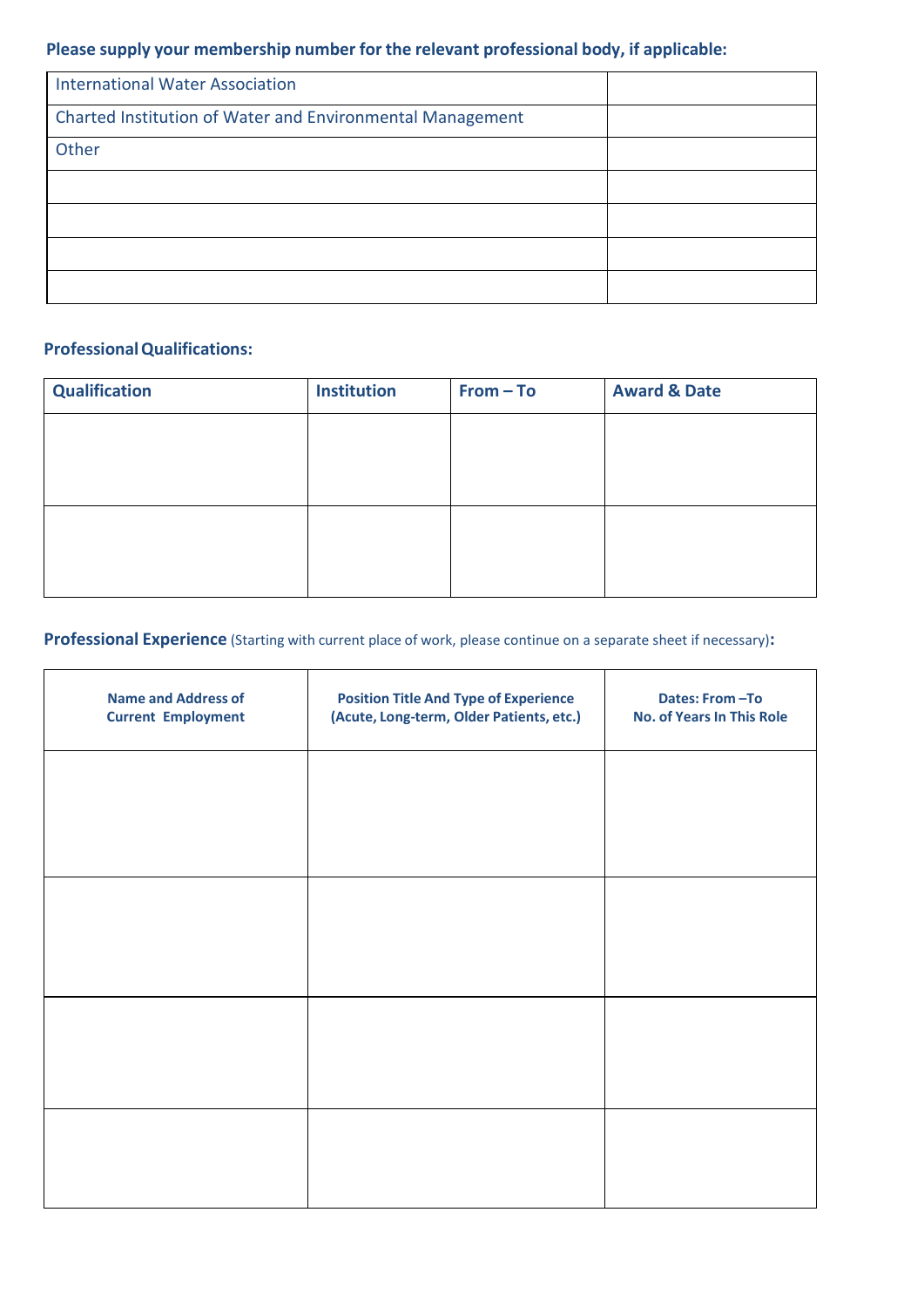|                                                                                         | <b>School of Biological, Earth and Environmental Science CPD</b>                                                                                                                                                                                                                                                                                                                                                                                                                                                                                                                                                                                                                                                                                                                                                                                                                                                                                                                                                                                                                                                                                                                                    |                |                 |                               |                                |
|-----------------------------------------------------------------------------------------|-----------------------------------------------------------------------------------------------------------------------------------------------------------------------------------------------------------------------------------------------------------------------------------------------------------------------------------------------------------------------------------------------------------------------------------------------------------------------------------------------------------------------------------------------------------------------------------------------------------------------------------------------------------------------------------------------------------------------------------------------------------------------------------------------------------------------------------------------------------------------------------------------------------------------------------------------------------------------------------------------------------------------------------------------------------------------------------------------------------------------------------------------------------------------------------------------------|----------------|-----------------|-------------------------------|--------------------------------|
| <b>Module</b>                                                                           | <b>Module Title</b>                                                                                                                                                                                                                                                                                                                                                                                                                                                                                                                                                                                                                                                                                                                                                                                                                                                                                                                                                                                                                                                                                                                                                                                 | <b>Credits</b> | <b>Semester</b> | <b>Closing</b><br><b>Date</b> | <b>Please</b><br><b>Select</b> |
| EV6012                                                                                  | Freshwater Monitoring Programme Design                                                                                                                                                                                                                                                                                                                                                                                                                                                                                                                                                                                                                                                                                                                                                                                                                                                                                                                                                                                                                                                                                                                                                              | 5              | $\mathbf{1}$    | 31/07/22                      |                                |
| EV6013                                                                                  | <b>Quality Assurance for Freshwater Quality Monitoring</b>                                                                                                                                                                                                                                                                                                                                                                                                                                                                                                                                                                                                                                                                                                                                                                                                                                                                                                                                                                                                                                                                                                                                          | 5              | $\mathbf{1}$    | 31/07/22                      |                                |
| EV6014                                                                                  | Data Handling, Assessment & Presentation Freshwater                                                                                                                                                                                                                                                                                                                                                                                                                                                                                                                                                                                                                                                                                                                                                                                                                                                                                                                                                                                                                                                                                                                                                 | 5              | $\mathbf{1}$    | 31/07/22                      |                                |
|                                                                                         | <b>Quality Monitoring</b>                                                                                                                                                                                                                                                                                                                                                                                                                                                                                                                                                                                                                                                                                                                                                                                                                                                                                                                                                                                                                                                                                                                                                                           |                |                 |                               |                                |
| EV6015                                                                                  | Water Quality Monitoring & Assessment in Rivers,                                                                                                                                                                                                                                                                                                                                                                                                                                                                                                                                                                                                                                                                                                                                                                                                                                                                                                                                                                                                                                                                                                                                                    | 5              | $\mathbf{1}$    | 31/07/22                      |                                |
|                                                                                         | Lakes & Reservoirs                                                                                                                                                                                                                                                                                                                                                                                                                                                                                                                                                                                                                                                                                                                                                                                                                                                                                                                                                                                                                                                                                                                                                                                  |                |                 |                               |                                |
| EV6016                                                                                  | Water Quality Monitoring & Assessment of<br>Groundwater                                                                                                                                                                                                                                                                                                                                                                                                                                                                                                                                                                                                                                                                                                                                                                                                                                                                                                                                                                                                                                                                                                                                             | 5              | $\mathbf{1}$    | 31/07/22                      |                                |
| EV6017                                                                                  | Freshwater Quality Monitoring with Biota and<br><b>Particulate Matter</b>                                                                                                                                                                                                                                                                                                                                                                                                                                                                                                                                                                                                                                                                                                                                                                                                                                                                                                                                                                                                                                                                                                                           | 5              | $\mathbf{1}$    | 31/07/22                      |                                |
|                                                                                         | Are you being funded by an outside agency/employer? Letter that the control of the state of the control of the<br>To be completed by applicants whose first language is not English:<br>TOEFL Score: <u>___________________</u>                                                                                                                                                                                                                                                                                                                                                                                                                                                                                                                                                                                                                                                                                                                                                                                                                                                                                                                                                                     |                |                 |                               |                                |
|                                                                                         | <b>Important Information:</b>                                                                                                                                                                                                                                                                                                                                                                                                                                                                                                                                                                                                                                                                                                                                                                                                                                                                                                                                                                                                                                                                                                                                                                       |                |                 |                               |                                |
| $\bullet$<br>$\bullet$<br>$\bullet$<br>$\bullet$<br>$\bullet$<br>$\bullet$<br>$\bullet$ | If you have previously registered in University College Cork:<br>You must provide the following with this completed application form:<br>If you have changed your name since you previously registered and wish to update same,<br>please submit a copy of your new certificate, i.e., a marriage certificate.<br>If you have previously registered for a UNEP GEMS/Water CPD) all your supporting<br>documentation, and photograph will be on file - you do not need to resubmit these.<br>If you have not previously registered in University College Cork:<br>You must provide the following with this completed application form:<br>A copy of your Birth Certificate or Passport<br><b>College Transcripts in English</b><br>A current Curriculum Vita (CV)<br>If you wish to register in a name other than your birth name please submit a copy of your new<br>certificate, i.e. a Marriage Certificate along with your Birth Certificate.<br>A current passport photograph, signed on the reverse.<br>If English is not your first language, please also supply your English Language Exam certificate.<br>Incomplete application forms will not be processed for consideration of an offer. |                |                 |                               |                                |